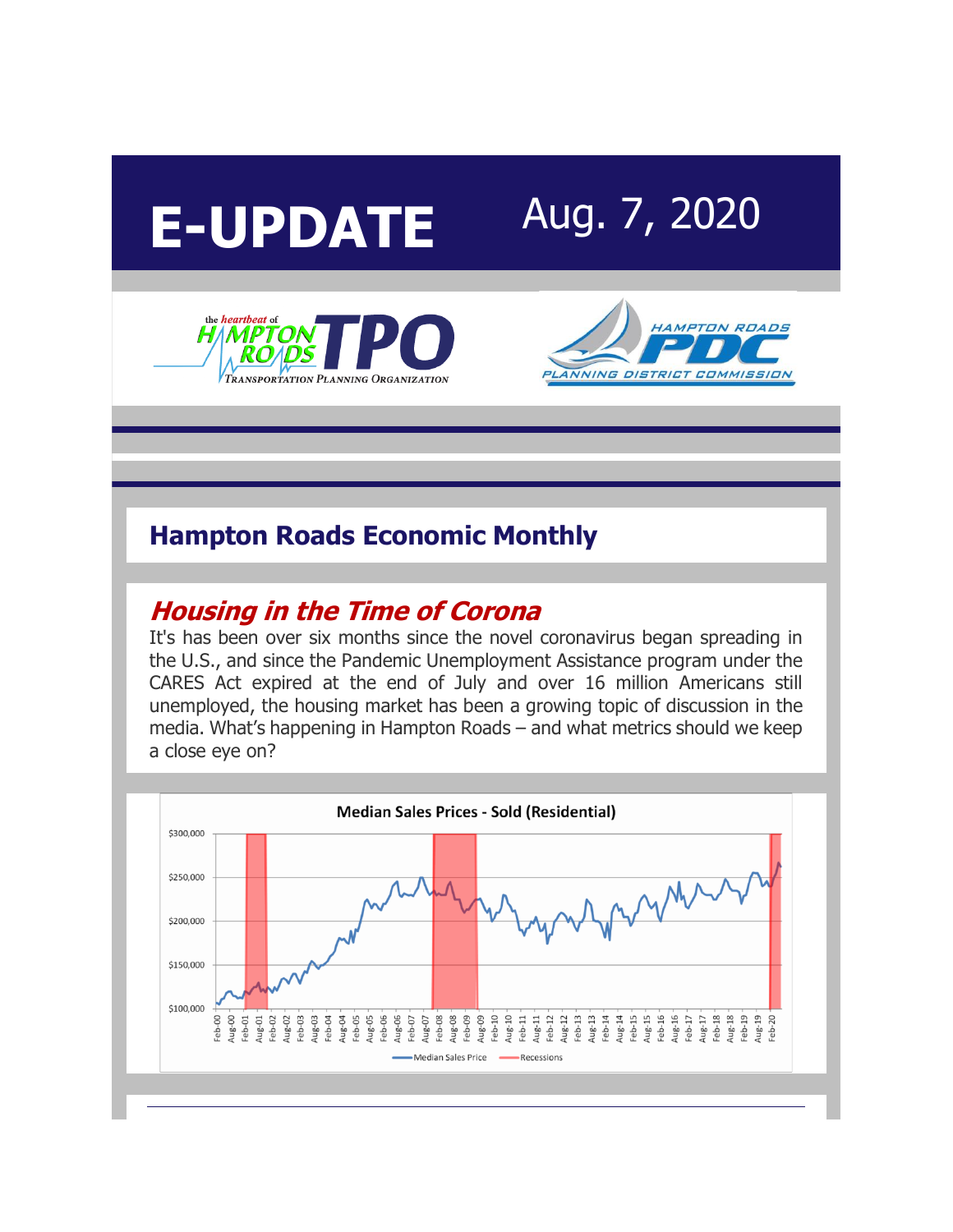#### **Helping Localities Plan for the Future**

**[HRTPO Prepares](http://r20.rs6.net/tn.jsp?f=001Q6RfyooD4aYBTEh_jSxhbtDV8VJmXTqXOxVRsxQl72tL2Cqd4PyzIIYPnlwnJ60FZLS3wqB8icOfewSKsBFdWraLN0SFul5CyY3JKxR_EbgV3DiT-hKYMEr7YzGfV_tL-4jlj98kHak_h7I0lhirX19lcTgC2q-Tu5C1vMjenP3R1gk_6QEYsDihVoHAgYGncZ0-7HEPCeLXr5G3mi2KBNc9Md5haB_No8Qfb77OTV6UxSCMeja0Zuj2xosMttDq6vlbDGzYA2PyJ4-SWsnPtMe_8S-vLPsTKlBWJeWvTsxFa3nIDSZnRw==&c=nxi7SS8appErdcy0zQujpFQgiS9xpDJvcdwUw6312CIUkwxj7FS5bg==&ch=fzm1lxN9YSwYTCN4n2IvYXkxwFHQf77Q4YlAntbHqOoGCAQ5RiOH6A==)  [Comprehensive](http://r20.rs6.net/tn.jsp?f=001Q6RfyooD4aYBTEh_jSxhbtDV8VJmXTqXOxVRsxQl72tL2Cqd4PyzIIYPnlwnJ60FZLS3wqB8icOfewSKsBFdWraLN0SFul5CyY3JKxR_EbgV3DiT-hKYMEr7YzGfV_tL-4jlj98kHak_h7I0lhirX19lcTgC2q-Tu5C1vMjenP3R1gk_6QEYsDihVoHAgYGncZ0-7HEPCeLXr5G3mi2KBNc9Md5haB_No8Qfb77OTV6UxSCMeja0Zuj2xosMttDq6vlbDGzYA2PyJ4-SWsnPtMe_8S-vLPsTKlBWJeWvTsxFa3nIDSZnRw==&c=nxi7SS8appErdcy0zQujpFQgiS9xpDJvcdwUw6312CIUkwxj7FS5bg==&ch=fzm1lxN9YSwYTCN4n2IvYXkxwFHQf77Q4YlAntbHqOoGCAQ5RiOH6A==)  [Transportation Study for](http://r20.rs6.net/tn.jsp?f=001Q6RfyooD4aYBTEh_jSxhbtDV8VJmXTqXOxVRsxQl72tL2Cqd4PyzIIYPnlwnJ60FZLS3wqB8icOfewSKsBFdWraLN0SFul5CyY3JKxR_EbgV3DiT-hKYMEr7YzGfV_tL-4jlj98kHak_h7I0lhirX19lcTgC2q-Tu5C1vMjenP3R1gk_6QEYsDihVoHAgYGncZ0-7HEPCeLXr5G3mi2KBNc9Md5haB_No8Qfb77OTV6UxSCMeja0Zuj2xosMttDq6vlbDGzYA2PyJ4-SWsnPtMe_8S-vLPsTKlBWJeWvTsxFa3nIDSZnRw==&c=nxi7SS8appErdcy0zQujpFQgiS9xpDJvcdwUw6312CIUkwxj7FS5bg==&ch=fzm1lxN9YSwYTCN4n2IvYXkxwFHQf77Q4YlAntbHqOoGCAQ5RiOH6A==)  [Historic Triangle](http://r20.rs6.net/tn.jsp?f=001Q6RfyooD4aYBTEh_jSxhbtDV8VJmXTqXOxVRsxQl72tL2Cqd4PyzIIYPnlwnJ60FZLS3wqB8icOfewSKsBFdWraLN0SFul5CyY3JKxR_EbgV3DiT-hKYMEr7YzGfV_tL-4jlj98kHak_h7I0lhirX19lcTgC2q-Tu5C1vMjenP3R1gk_6QEYsDihVoHAgYGncZ0-7HEPCeLXr5G3mi2KBNc9Md5haB_No8Qfb77OTV6UxSCMeja0Zuj2xosMttDq6vlbDGzYA2PyJ4-SWsnPtMe_8S-vLPsTKlBWJeWvTsxFa3nIDSZnRw==&c=nxi7SS8appErdcy0zQujpFQgiS9xpDJvcdwUw6312CIUkwxj7FS5bg==&ch=fzm1lxN9YSwYTCN4n2IvYXkxwFHQf77Q4YlAntbHqOoGCAQ5RiOH6A==)  [Localities](http://r20.rs6.net/tn.jsp?f=001Q6RfyooD4aYBTEh_jSxhbtDV8VJmXTqXOxVRsxQl72tL2Cqd4PyzIIYPnlwnJ60FZLS3wqB8icOfewSKsBFdWraLN0SFul5CyY3JKxR_EbgV3DiT-hKYMEr7YzGfV_tL-4jlj98kHak_h7I0lhirX19lcTgC2q-Tu5C1vMjenP3R1gk_6QEYsDihVoHAgYGncZ0-7HEPCeLXr5G3mi2KBNc9Md5haB_No8Qfb77OTV6UxSCMeja0Zuj2xosMttDq6vlbDGzYA2PyJ4-SWsnPtMe_8S-vLPsTKlBWJeWvTsxFa3nIDSZnRw==&c=nxi7SS8appErdcy0zQujpFQgiS9xpDJvcdwUw6312CIUkwxj7FS5bg==&ch=fzm1lxN9YSwYTCN4n2IvYXkxwFHQf77Q4YlAntbHqOoGCAQ5RiOH6A==)**



The Hampton Roads Transportation Planning Organization (HRTPO) has

recently completed the Historic Triangle Comprehensive Transportation Study. The purpose of this report is to assist James City County, Williamsburg, and York County officials with the transportation sections of their respective Comprehensive Plan updates.

## **Hampton Roads' Transportation System Performance Report**

## **[Hampton Roads is](http://r20.rs6.net/tn.jsp?f=001Q6RfyooD4aYBTEh_jSxhbtDV8VJmXTqXOxVRsxQl72tL2Cqd4PyzIIYPnlwnJ60Fm2YC0ADQpiXq6CXZiAN673cElh0vJl4kqUDEHxjRlMWhOzNBKxAptbjbRlTG4Wd31R-roRzcaZ-DtgxgP4Mk3JCgO1EWFwECr3TInzqaT8VQuYy_yh_ZFsX4R2yGTV2QDElSyLuzED9Un1TAmS-Mb31sMSZ6K2IdfieDQnPMqYCD1cPTsd6KzhZlYWQIzSV2Aq7yETL4FCXVIFxjLx5ipbI9Rirz7yBc&c=nxi7SS8appErdcy0zQujpFQgiS9xpDJvcdwUw6312CIUkwxj7FS5bg==&ch=fzm1lxN9YSwYTCN4n2IvYXkxwFHQf77Q4YlAntbHqOoGCAQ5RiOH6A==)  [Surpassing Most](http://r20.rs6.net/tn.jsp?f=001Q6RfyooD4aYBTEh_jSxhbtDV8VJmXTqXOxVRsxQl72tL2Cqd4PyzIIYPnlwnJ60Fm2YC0ADQpiXq6CXZiAN673cElh0vJl4kqUDEHxjRlMWhOzNBKxAptbjbRlTG4Wd31R-roRzcaZ-DtgxgP4Mk3JCgO1EWFwECr3TInzqaT8VQuYy_yh_ZFsX4R2yGTV2QDElSyLuzED9Un1TAmS-Mb31sMSZ6K2IdfieDQnPMqYCD1cPTsd6KzhZlYWQIzSV2Aq7yETL4FCXVIFxjLx5ipbI9Rirz7yBc&c=nxi7SS8appErdcy0zQujpFQgiS9xpDJvcdwUw6312CIUkwxj7FS5bg==&ch=fzm1lxN9YSwYTCN4n2IvYXkxwFHQf77Q4YlAntbHqOoGCAQ5RiOH6A==)  [Regional Transportation](http://r20.rs6.net/tn.jsp?f=001Q6RfyooD4aYBTEh_jSxhbtDV8VJmXTqXOxVRsxQl72tL2Cqd4PyzIIYPnlwnJ60Fm2YC0ADQpiXq6CXZiAN673cElh0vJl4kqUDEHxjRlMWhOzNBKxAptbjbRlTG4Wd31R-roRzcaZ-DtgxgP4Mk3JCgO1EWFwECr3TInzqaT8VQuYy_yh_ZFsX4R2yGTV2QDElSyLuzED9Un1TAmS-Mb31sMSZ6K2IdfieDQnPMqYCD1cPTsd6KzhZlYWQIzSV2Aq7yETL4FCXVIFxjLx5ipbI9Rirz7yBc&c=nxi7SS8appErdcy0zQujpFQgiS9xpDJvcdwUw6312CIUkwxj7FS5bg==&ch=fzm1lxN9YSwYTCN4n2IvYXkxwFHQf77Q4YlAntbHqOoGCAQ5RiOH6A==)  [Targets](http://r20.rs6.net/tn.jsp?f=001Q6RfyooD4aYBTEh_jSxhbtDV8VJmXTqXOxVRsxQl72tL2Cqd4PyzIIYPnlwnJ60Fm2YC0ADQpiXq6CXZiAN673cElh0vJl4kqUDEHxjRlMWhOzNBKxAptbjbRlTG4Wd31R-roRzcaZ-DtgxgP4Mk3JCgO1EWFwECr3TInzqaT8VQuYy_yh_ZFsX4R2yGTV2QDElSyLuzED9Un1TAmS-Mb31sMSZ6K2IdfieDQnPMqYCD1cPTsd6KzhZlYWQIzSV2Aq7yETL4FCXVIFxjLx5ipbI9Rirz7yBc&c=nxi7SS8appErdcy0zQujpFQgiS9xpDJvcdwUw6312CIUkwxj7FS5bg==&ch=fzm1lxN9YSwYTCN4n2IvYXkxwFHQf77Q4YlAntbHqOoGCAQ5RiOH6A==)**

HRTPO recently released the 2020 Update to the Regional Performance Measures – System



Performance Report. The System Performance Report includes a description of the methodology used to calculate each performance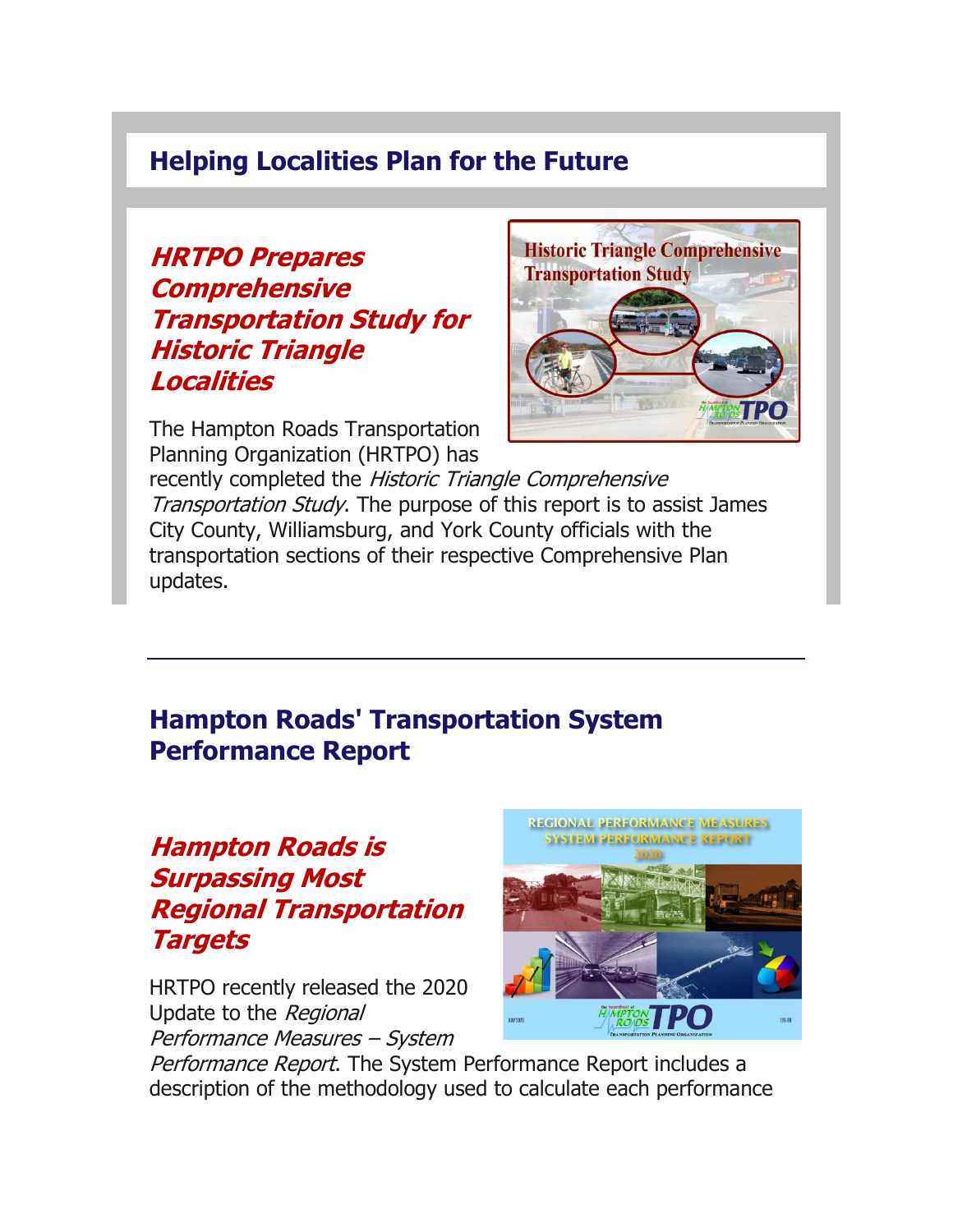measure, historical data trends for each of the areas, information on statewide targets, a description of the targets that have been established by the HRTPO, and the progress being made towards meeting the established targets. This report is updated on an annual basis.

## **HRPDC/HRTPO July 2020 Meeting Summaries**

**[HRPDC Action Summary, July 16, 2020](http://r20.rs6.net/tn.jsp?f=001Q6RfyooD4aYBTEh_jSxhbtDV8VJmXTqXOxVRsxQl72tL2Cqd4PyzIIYPnlwnJ60Fm0tZhR2SZRNi2VC_Itfm6VmDBbqn_Ygi_5qWC6Bdo5_FVrTHzcmgF7vpnxNS2SYlSVvFpPGgQeDUKodpxYvtaN-bxyoWQqdiq-9TQfFJdfQN3PdFPO024U34BZPDELumnIi_XYpjDxHQIsPo91srP_EGt0CTw0nY&c=nxi7SS8appErdcy0zQujpFQgiS9xpDJvcdwUw6312CIUkwxj7FS5bg==&ch=fzm1lxN9YSwYTCN4n2IvYXkxwFHQf77Q4YlAntbHqOoGCAQ5RiOH6A==)**

**[HRTPO Action Summary, July 16, 2020](http://r20.rs6.net/tn.jsp?f=001Q6RfyooD4aYBTEh_jSxhbtDV8VJmXTqXOxVRsxQl72tL2Cqd4PyzIIYPnlwnJ60F3a9YkZVsMeDhkPMaO9_2AAHRyqiTk2A_SOkstUsdkUGPiSD4vttfPVNYU3CSTonZejW50DjBCkc1UNHDc1lcrtolTPnMLjdtE-q8gixT6Lia-uGj0dGIiwfsHZIwlvrNGfVWhzKFvwCuSCxjTGlDRNAUZeV0oVyI&c=nxi7SS8appErdcy0zQujpFQgiS9xpDJvcdwUw6312CIUkwxj7FS5bg==&ch=fzm1lxN9YSwYTCN4n2IvYXkxwFHQf77Q4YlAntbHqOoGCAQ5RiOH6A==)**

# **Regionally Focused COVID-19 Data In One Place**



KENDALL L. MILLER Administrator, Office of Community Affairs and Civil Rights

Phone: 757.420.8300 Fax: 757.523.4881 TTY: 757.390.2578